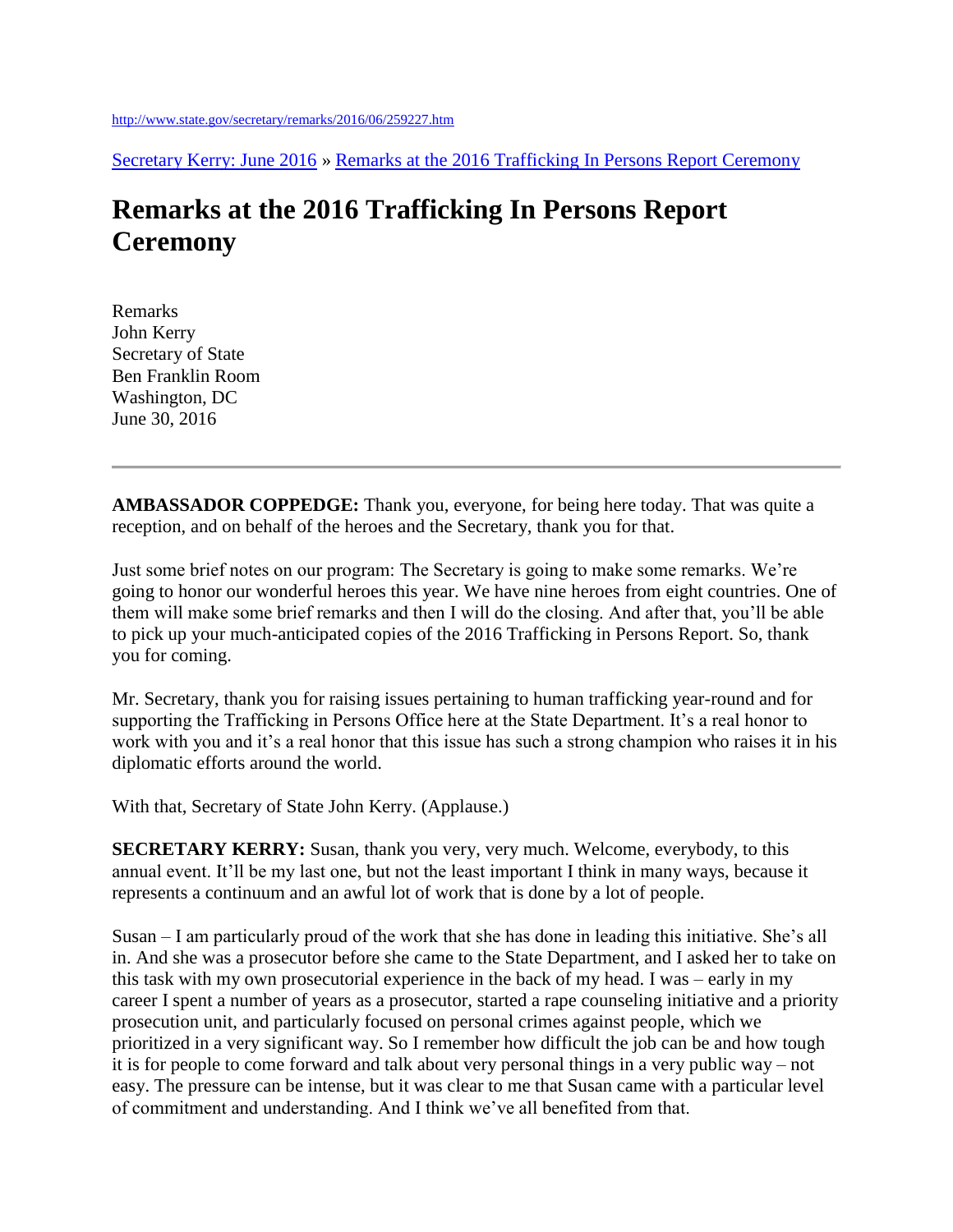Her very first human trafficking trial led to the conviction of more than a dozen criminals who were forcing teenagers into prostitution. And all told, she successfully prosecuted nearly 50 human traffickers, helping more than 90 victims obtain justice. And I think that's a remarkable record, and we are very grateful in the State Department to have somebody who is so committed and tenacious in leading our efforts on human trafficking, because that is exactly what we need. I know you will join me in saying thank you to Susan and the entire team that has produced this document. Thank you. (Applause.)

Very happy to welcome all of you to the Ben Franklin Room here this morning. I am particularly grateful and happy to welcome the chairman of the Senate Foreign Relations Committee, Bob Corker, and the ranking member, Ben Cardin, two of whom are just unbelievably strong, committed leaders on this subject. This is a truly bipartisan effort and I hope both of you – Ben, Bob, thank you. (Applause.) They both understand that there are just no partisan lines on this one, and they have been particularly committed to helping to eradicate human trafficking. And I'm very grateful to them for being here.

I'm also grateful to all of your excellencies, members of the Diplomatic Corps who are here – many ambassadors, which underscores the importance of this issue. And I want to welcome those of you from the private sector and from civil society. You are indispensable partners in this effort.

And finally, a very special thank you to our team at State. This is a great document, and I was presented with an embossed copy – I have one each of the years that I've been here in my office, proudly displayed. And I'm very grateful for having gotten my recent copy today.

But this is a heck of a piece of work. There's a lot of information in here; a lot of studious work goes into thinking it through. There are some tough calls – in the end, they come down to element of discretion – but not much, because we have a fixed set of rules that Congress has created, and we follow those rules. And therefore there are some folks in here who will obviously be concerned about the conclusions, but the conclusions are based on facts and based on a lot of analysis over a year.

So I'm very grateful to our team that doesn't just put this together in the last weeks. The work on next year's report has already begun, because it's a period that goes from April 1st to March 31st, and so we're already been – beginning to collect and build on the information we gained in the prior year, and work with countries – I want to say that to any country that evaluates this and says, "Well, why am I here?" Well, we work with these countries. I've made personally plenty of phone calls to my counterpart foreign ministers, to prime ministers, to presidents, and said, "Look, you're not cruising in the right direction here, and we need to start to move." And we send people to work with those countries, and our embassies are deeply engaged in helping to promote transformation.

So it is thanks to everybody, an all-hands-on-deck full team effort, that this document comes out. And it's not an insignificant document.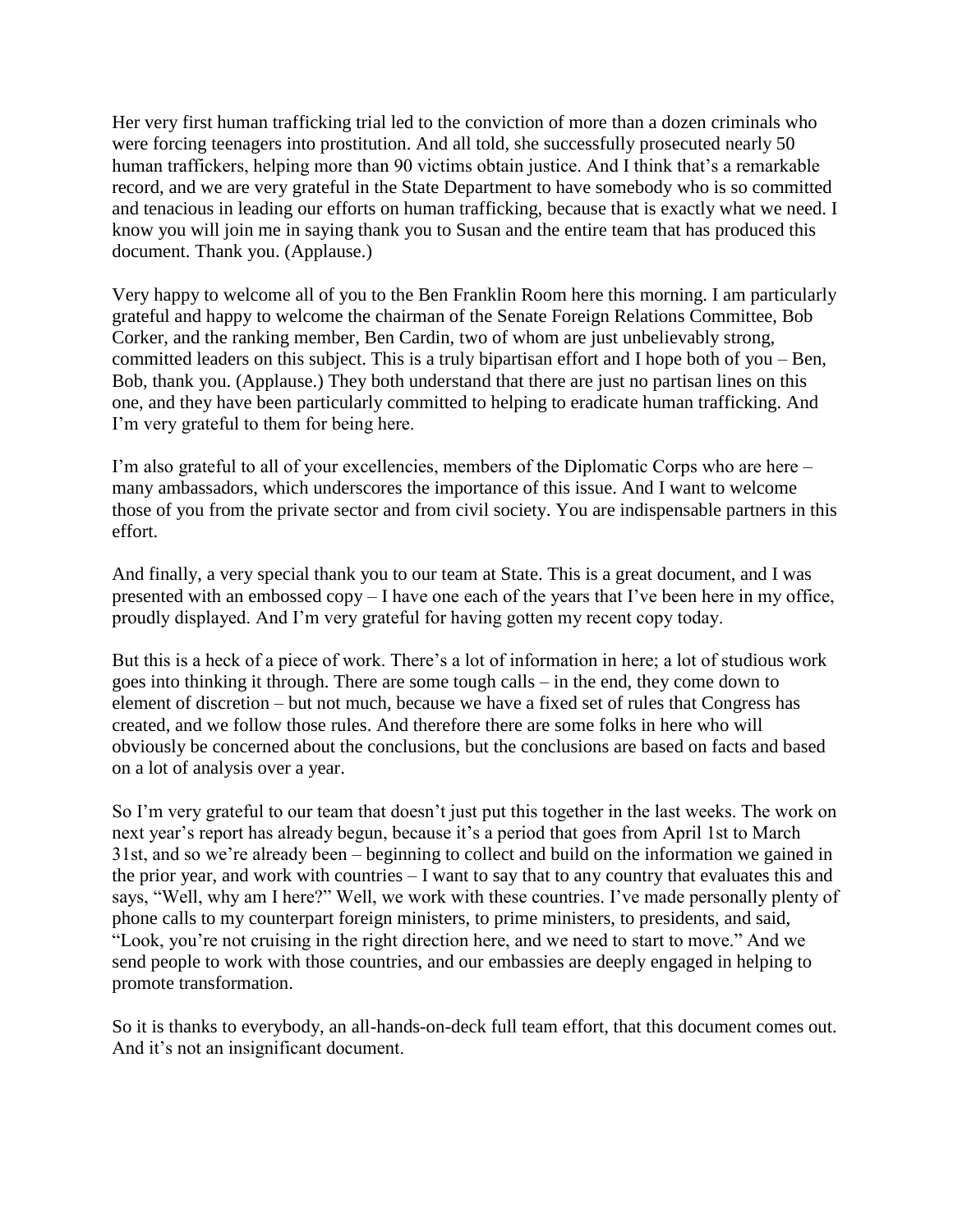The tier rankings that I have designated reflect our department's best assessment of a government's efforts to eliminate human trafficking. They don't take into account political and other factors. As I say, they're based on a criteria. And in addition to the rankings, the report outlines our specific concerns as well as the ways we can improve our efforts. This is not meant to be a dunning report; it is meant to be a demarcation, an encouragement process, a process of evaluation and work towards changing rankings.

And as this is now the 16th report of the State Department, and one of the things that I have found is that we can always become more effective in fighting trafficking by working with the true experts, and those experts are sitting here. Those experts are also all of the survivors.

Last December, President Obama appointed an Advisory Council on Human Trafficking, giving survivors a direct line to offer recommendations and guidance on our strategy. And I've had the chance to meet with members of this council – some of whom are here today – and I know that every aspect of what we do – including in this report – is stronger because of the engagement of these folks.

Now, make no mistake, my friends, as we gather here  $-$  a beautiful day, couple days before our national celebration of July 4th: When we talk about "human trafficking," we're talking about slavery – modern-day slavery that still today claims more than 20 million victims on any given time.

And all 20 million are people just like everybody here. They have names. They have or had families in many cases. And they are enforced to endure a hell – a living hell in modern times that no human being should ever have to experience.

In some places – particularly where violent extremists are able to find a contemporary safe haven – and I might add, a temporary safe haven – the atrocities are both rampant and overt. A 34-yearold survivor recalls approaching one of her captors in Syria, a member of the terrorist group Daesh. She pleaded with him to halt the incessant rape of a 12-year-old girl, telling the terrorist, "She's just a little girl." And he replied, "No. She's not a little girl. She's a slave."

Modern slavery doesn't happen only in warzones. It exists in areas of both darkness and plain sight of people all over the world – even at sea.

You may be familiar with the story of Lang Long, who left Cambodia on the promise of a construction job in Thailand. It was supposed to help him and his family, and he had dreams of providing – being the provider for his family. But on arriving in Thailand, Long was forced to work on a fishing vessel. He was beaten regularly with a metal pole, compelled to drink water from fish barrels, allowed little rest. And when he wasn't working, he was chained by a rusty metal collar around his neck to an anchor post, so that he couldn't escape. It wasn't until a Cambodian fisherman saw him and paid \$750 to secure his release that the shackles were undone.

Long's story was brought to the wider world by Ian Urbina of *The New York Times*, a reporter who is here with us today, and I thank him for providing us with this gut-wrenching insight into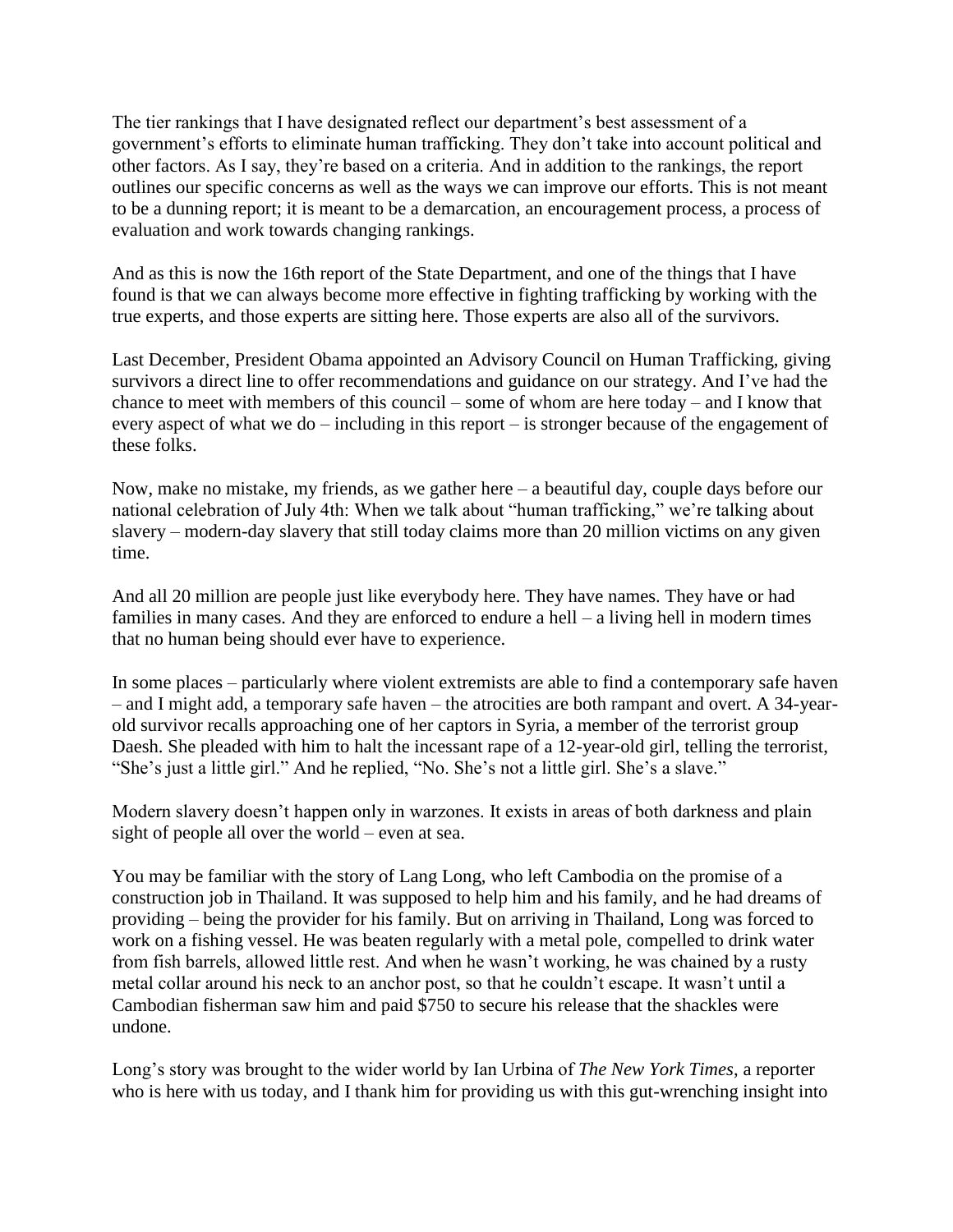what is happening in terms of slavery. But this story, I regret to tell you, is far from unique. The fact is that there are many, many stories similar to this, where unscrupulous fishermen use the isolation of the sea to hide their crimes. Enslaved crew members – most of whom are under 17 years of age – they're forced to work 18-to-20-hour days. They're denied medical care, they're force-fed amphetamines to help them work through the pain.

And the reasons aren't hard to figure out. When criminals are able to turn a profit in an illegal fishing market, they'll go after as many fish as possible. So they also not only destroy lives of human beings, but they destroy an ecosystem. And the more labor they have on board, the larger their catches will be. The economic incentives are there, which is precisely why illegal, unregulated, and unreported fishing practices have grown into a \$20 billion a year industry. And that's why stopping those practices is going to be a major focus of the oceans conference that I will be hosting here at the State Department on September 15th. A global, coordinated effort is desperately needed and long overdue. And let me tell you something – with the help of the Senate, Bob Corker, and Ben Cardin and others, that is exactly what we intend to do.

Now it's clear that there are a lot of challenges in terms of exposing labor abuses that take place off our coasts. But these crimes can be just as hard to detect when they're happening behind closed doors – the closed doors of an exploiter's home.

Consider the case of Paul, who was 14 when he left Nigeria to move in with a British-Nigerian couple living in the UK. They promised his family that they were going to look after him, enroll him in school, pay him to help him with the housework. But guess what? They just lied. They didn't send him to school. They didn't pay him a penny. Instead, they took away his passport, monitored his movements with security cameras, and forced him to work 17-hour days as a servant. He tried to escape, but it wasn't until he had been living with the couple in this state of fear and intimidation and depravation of papers and inability to move that he finally was able to work his way out of it 24 years later. He heard a report on the radio about an NGO that was fighting to eradicate modern-day slavery. That's the difference these efforts make. And summoning his courage, he bravely reached out to the organization, and they helped get him his life back and see that his tormentors were prosecuted.

Now, often, victims of domestic servitude enter into these dangerous situations willingly, lured by the false promises of money and a better life. And there are lots of places in the world today where a better life looks very enticing and you're willing to take a risk. So they remain enslaved in part because they are convinced by their captors that they have no way out, nowhere to go, and absolutely no one to help them.

That's one of the reasons why the State Department and the global law firm DLA Piper have gotten together to increase the availability of pro-bono legal services and other tools to combat trafficking. And today, we are pleased to announce the release of two documents which our teams have developed: The first is a model contract for domestic workers to use with their employers, and the second is a memorandum of understanding between countries sending and welcoming migrant domestic workers, setting forth clear standards for those workers' protection. Both documents are based on international law and both are designed to prevent the abuses in domestic work.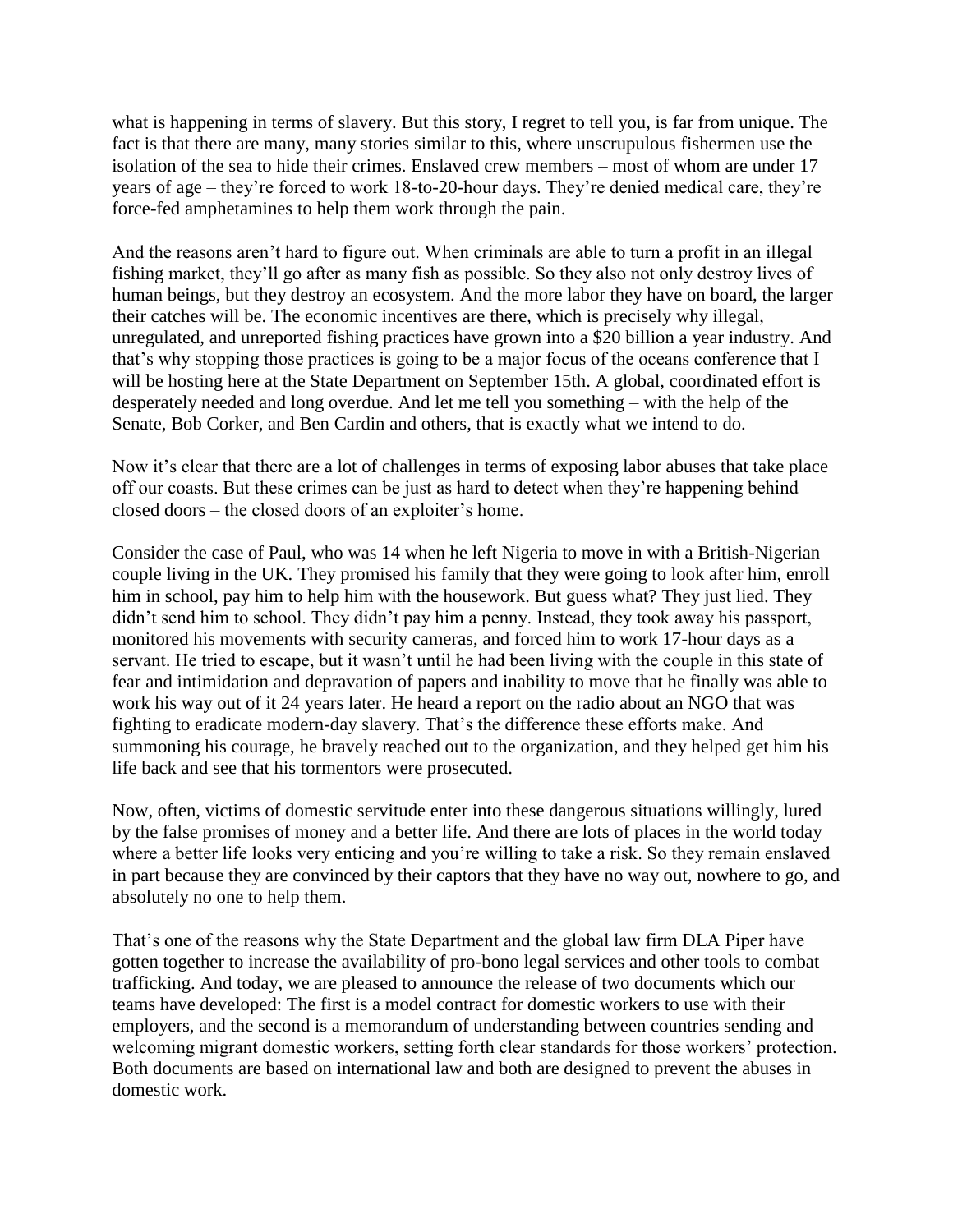My friends, this is the 21st century. We know that human civilization has had thousands of years to develop and make progress and establish rules, and discern the difference between right and wrong. And we are part of a community of nations proudly, particularly, that lives by and advocates for and believes in the Universal Declaration of Human Rights. Frankly, it's stunning, it's outrageous that even today, the magnitude of the human trafficking challenge cannot be overstated. We all know the sad litany. Girls compelled into sex slavery. Women, sleeping in closets, let out only to cook, wash clothes, and scrub floors. Men and boys, forced to forgo sleep and to – and sustenance so that they can work around the clock, often in blistering heat or otherwise appalling conditions.

And the good news is we have the ability to fight back and, believe me, we are determined to do so. This is reflected in the 2030 Sustainable Development Goals, which include an unprecedented commitment to halt human trafficking. It is reflecting in the Palermo Protocol, ratified by nearly 170 nations, and aimed at preventing, suppressing, and punishing these despicable crimes. And it is reflected in the steadily increasing efforts to cooperate and share information among law enforcement authorities on every continent. It is reflected in efforts by the media to cast a spotlight on the shadowy areas where traffickers exist and thrive. And it is reflected in a growing network of NGOs and advocacy groups who work hard every single day to bring modern-day slavery to a permanent end.

Assisting all of these efforts is what our annual report is all about. It is not, as I said earlier, just a catalogue of abuses. It is a detailed analysis of the challenges that we face. It's a targeted roadmap to measure how we can better overcome the challenges. And it is a clarion call – to each of us, to everybody in the world – to do all we can to eradicate these horrors and to hold – hold countries accountable to a higher and better standard of behavior.

As has become our custom in recent years, we are very privileged to highlight the work of a few of the men and women who have committed their lives – not one day, but their lives to combating human trafficking – and these are our 2016 TIP Report Heroes. So it is with great pride that we honor them today, and I ask Ambassador Coppedge to join me up here as we pay a tribute and hopefully inspire people around the world to understand why this is so important. Thank you. (Applause.)

**AMBASSADOR COPPEDGE:** Thank you, Secretary Kerry. You're truly an inspiration to us, from your days securing rights for victims as a prosecutor to your days championing antitrafficking efforts here at the State Department. We really appreciate and are honored to have you here today.

I would now like to ask each TIP Report Hero to stand up when his or her country is called out.

The Bahamas. (Applause). In recognition of her role as the driving force behind the trafficking in persons inter-ministry committee of the Bahamas, her leadership in implementing the country's national action plan on human trafficking, and her commitment to training those likely to come into contact with victims of human trafficking, Karen Rigby. (Applause.)

**SECRETARY KERRY:** I'm going to ask Senator Cardin to --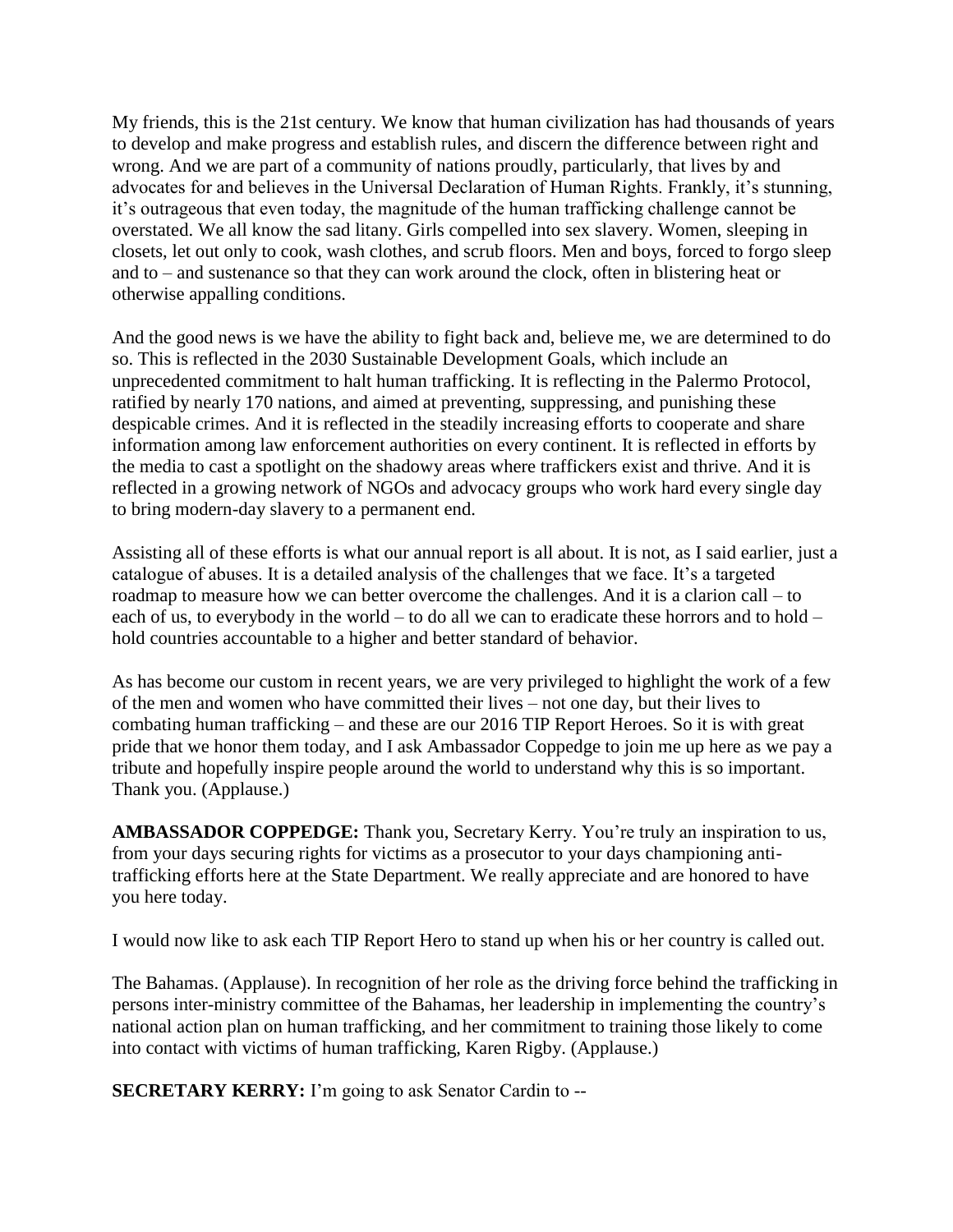**AMBASSADOR COPPEDGE:** Sure, lovely.

**SECRETARY KERRY:** Senator Cardin – Senator Corker, Senator Cardin – is Senator Cardin still here?

**AMBASSADOR COPPEDGE:** Senator Cardin --

**SECRETARY KERRY:** Senator Corker, why don't you come up, join us up here and – thanks, appreciate it.

**AMBASSADOR COPPEDGE:** And from Botswana – (applause) – in recognition of her vital contribution to the implementation of anti-trafficking legislation in Botswana, her steadfast commitment to enhancing law enforcement and judicial awareness, understanding of human trafficking, and bringing prosecutions in Botswana, her dedication to a victim-centered approach in those prosecutions, Priscilla Israel. (Applause.)

And from the Republic of Cyprus – (applause) – in recognition of her dynamic leadership as the head of the police anti-trafficking unit in the Republic of Cyprus, her passion for and commitment to the protection of victims throughout the prosecution process, and her devotion to the fight against human trafficking, Rita Superman. (Applause.)

We have two heroes from Mauritania. Please stand up. (Applause.) In recognition of their steadfast resolve in confronting hereditary and modern forms of slavery in Mauritania, their dynamic partnership to effect positive change, and their courage to insist on justice for the most vulnerable in their country, we recognize these two heroes. First, Biram Dah Abeid – (applause) – and second, Brahim Ramdhane. (Applause.)

Thank you.

From Nepal – (applause) – in recognition of her outstanding leadership in investing cases of human trafficking in Nepal, her dedication to educating vulnerable groups about human trafficking, and her tenacity in enabling the prosecution of members of organized crime networks perpetrating this crime, Kiran Bajracharya. (Applause.) I told Kiran the State Department should give out medals too. (Laughter.) She looks really wonderful.

From Pakistan – (applause) –

## **SECRETARY KERRY:** We do, actually.

**AMBASSADOR COPPEDGE:** I just don't have any. (Laughter.) In recognition of her unwavering advocacy on behalf of victims of bonded labor in Pakistan, her courage in providing aid and protection to those she has helped to free, and her commitment to helping them rebuild their lives, Syeda Ghulam Fatima. (Applause.)

From Russia – (applause) – in recognition of his steadfast commitment to assist Nigerian and other African victims of sex trafficking in Russia, his dedication to their comprehensive care, and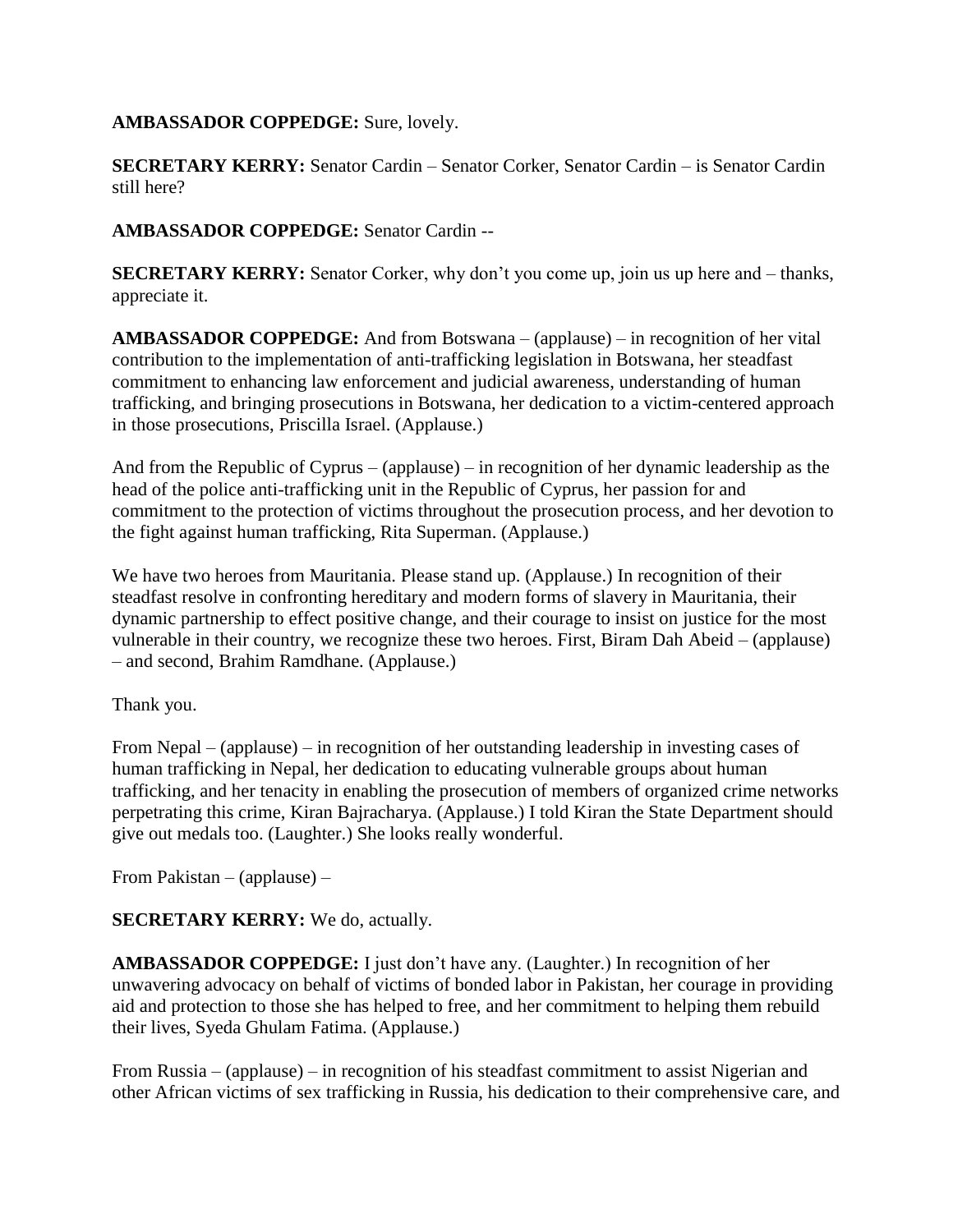his persistent engagement with members of the anti-trafficking community to further protect and repatriate victims of human trafficking, Oluremi Banwo Kehinde. (Applause.)

And from Senegal – (applause) – in recognition of his selfless dedication to protecting talibes, young boys in Senegal, his commitment to providing them comprehensive care, and his vital role in building support among local officials to prevent human trafficking, Issa Kouyate. (Applause.)

I'm pleased now to introduce Rita Superman, head of the police anti-trafficking unit in the Republic of Cyprus. She'll make remarks on behalf of all of the heroes. (Applause.)

**MS SUPERMAN:** Thank you, Secretary Kerry. On behalf of all the 2016 Trafficking in Persons Report Heroes, I want to thank you, Secretary Kerry, for this honor. (Applause.) I really strive to find the words to express the deep gratitude and appreciation that I and the rest of the heroes feel for this great honor. This day truly marks a defining moment in our lives which we have devoted to combating human trafficking and protecting its victims. Some years ago I could not have imagined that one day I would be receiving the title of hero. I realize that trafficking is like an ocean: peaceful and inviting, only to trap you in a storm where its victims are sucked down to the dark ocean floor, lost forever and hopelessly waiting for a miracle to surface.

Soon after starting as head of the police and the trafficking unit in Cyprus, I realized the huge responsibility I put on my shoulders: the fight to free and support victims and work towards achieving the maximum punishment for the perpetrators. I cannot even imagine where Irina from Moldova would be had we not freed her from the criminal network that forced her into prostitution in a cabaret a few years back. She was only 20 years old. She had come to Cyprus believing she had earned a scholarship. She was instead forced into sex trafficking. We hid her, but they were looking for her. We changed her name and she went to university. When the trial started, she was threatened that she would be sent back to her country in a coffin. Unfortunately, the defendants were acquitted. This did not make Irina any less of a victim. Today, she has completed her studies and works for an international company. (Applause.)

Also, I cannot imagine the state of mind of Charideen from the Dominican Republic if she had not been freed. What would happen if she continued to be coerced to continue in prostitution day in and day out so she would not miss any client? I cannot imagine what would happen to Pham from Vietnam, whose arm was amputated due to the very poor working conditions in the agricultural industry and who spent a whole year in a hospital because of this injury. He was then arrested as an illegal immigrant and only at that time came the recognition that he was a victim. Pham was a classic victim of labor trafficking.

My fellow heroes and I could tell you hundreds of stories like this, stories that have left a mark not only on our careers but also on our lives – stories of human pain. From these stories and also from the cruelty and greed of the traffickers, I learn not only to place myself in the shoes of the victims, but also to walk in them. We can all do more to make sure that we truly understand the experience of victims so that we can protect them.

In a recent trial where I was a witness, the lawyer of the defendants ask me, "This girl went to McDonald's every day for food. She could have sat down in the middle of the street and start